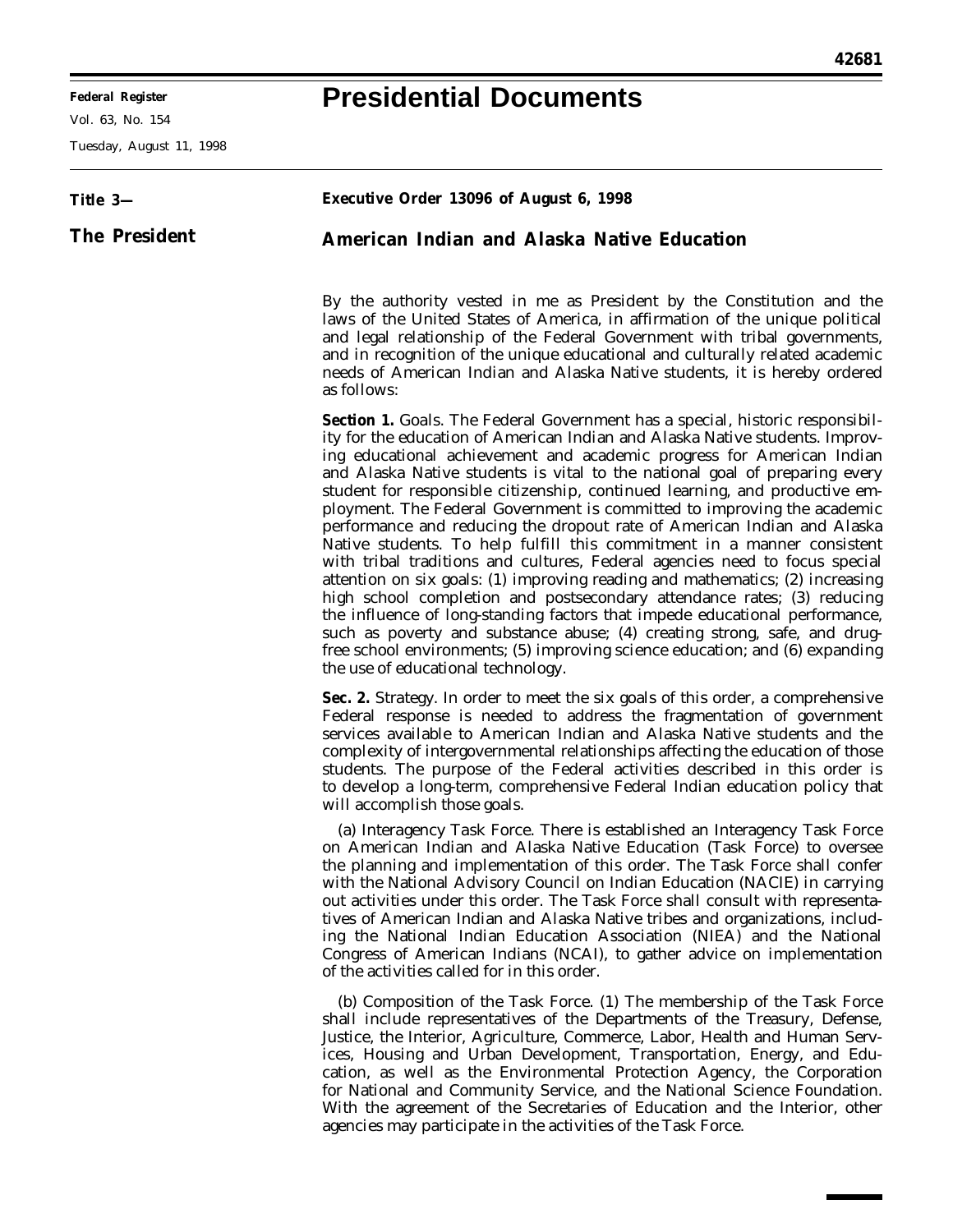(2) Within 30 days of the date of this order, the head of each participating agency shall designate a senior official who is responsible for management or program administration to serve as a member of the Task Force. The official shall report directly to the agency head on the agency's activities under this order.

(3) The Assistant Secretary for Elementary and Secondary Education of the Department of Education and the Assistant Secretary for Indian Affairs of the Department of the Interior shall co-chair the Task Force.

(c) *Interagency plan.* The Task Force shall, within 90 days of the date of this order, develop a Federal interagency plan with recommendations identifying initiatives, strategies, and ideas for future interagency action supportive of the goals of this order.

(d) *Agency participation.* To the extent consistent with law and agency priorities, each participating agency shall adopt and implement strategies to maximize the availability of the agency's education-related programs, activities, resources, information, and technical assistance to American Indian and Alaska Native students. In keeping with the spirit of the Executive Memorandum of April 29, 1994, on Government-to-Government Relations with Native American Tribal Governments and Executive Order 13084 of May 14, 1998, each participating agency shall consult with tribal governments on their education-related needs and priorities, and on how the agency can better accomplish the goals of this order. Within 6 months, each participating agency shall report to the Task Force regarding the strategies it has developed to ensure such consultation.

(e) *Interagency resource guide.* The Task Force shall identify, within participating Federal agencies, all education-related programs and resources that support the goals of this order. Within 12 months, the Task Force, in conjunction with the Department of Education, shall develop, publish, and widely distribute a guide that describes those programs and resources and how American Indians and Alaska Natives can benefit from them.

(f) *Research.* The Secretary of Education, through the Office of Educational Research and Improvement and the Office of Indian Education, and in consultation with NACIE and participating agencies, shall develop and implement a comprehensive Federal research agenda to:

(1) establish baseline data on academic achievement and retention of American Indian and Alaska Native students in order to monitor improvements;

(2) evaluate promising practices used with those students; and

(3) evaluate the role of native language and culture in the development of educational strategies. Within 1 year, the Secretary of Education shall submit the research agenda, including proposed timelines, to the Task Force.

(g) *Comprehensive Federal Indian education policy.*

(1) The Task Force shall, within 2 years of the date of this order, develop a comprehensive Federal Indian education policy to support the accomplishment of the goals of this order. The policy shall be designed to:

(A) improve Federal interagency cooperation;

(B) promote intergovernmental collaboration; and

(C) assist tribal governments in meeting the unique educational needs of their children, including the need to preserve, revitalize, and use native languages and cultural traditions.

(2) In developing the policy, the Task Force shall consider ideas in the Comprehensive Federal Indian Education Policy Statement proposal developed by the NIEA and the NCAI.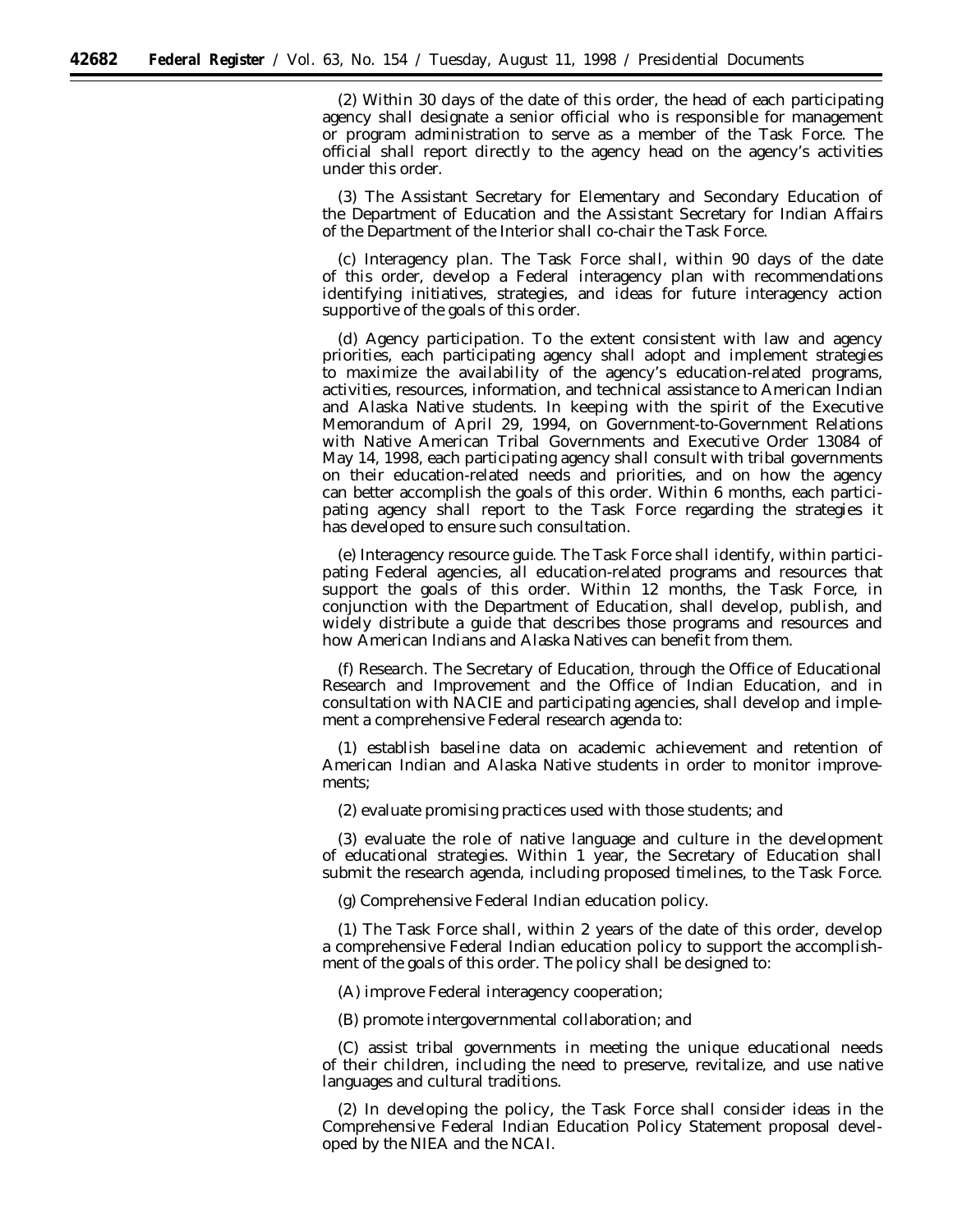(3) The Task Force shall develop recommendations to implement the policy, including ideas for future interagency action.

(4) As appropriate, participating agencies may develop memoranda of agreement with one another to enable and enhance the ability of tribes and schools to provide, and to coordinate the delivery of, Federal, tribal, State, and local resources and services, including social and health-related services, to meet the educational needs of American Indian and Alaska Native students.

(h) *Reports.* The Task Force co-chairs shall submit the comprehensive Federal Indian education policy, and report annually on the agencies' activities, accomplishments, and progress toward meeting the goals of this order, to the Director of the Office of Management and Budget.

**Sec. 3.** *Regional partnership forums.* The Departments of Education and the Interior, in collaboration with the Task Force and Federal, tribal, State, and local government representatives, shall jointly convene, within 18 months, a series of regional forums to identify promising practices and approaches on how to share information, provide assistance to schools, develop partnerships, and coordinate intergovernmental strategies supportive of accomplishing the goals of this order. The Departments of Education and the Interior shall submit a report on the forums to the Task Force, which may include recommendations relating to intergovernmental relations.

**Sec. 4.** *School pilot sites.* The Departments of Education and the Interior shall identify a reasonable number of schools funded by the Bureau of Indian Affairs (BIA) and public schools that can serve as a model for schools with American Indian and Alaska Native students, and provide them with comprehensive technical assistance in support of the goals of this order. A special team of technical assistance providers, including Federal staff, shall provide assistance to these schools. Special attention shall be given, where appropriate, to assistance in implementing comprehensive school reform demonstration programs that meet the criteria for those programs established by the Departments of Labor, Health and Human Services, and Education, and Related Agencies Appropriations Act, 1998 (Public Law 105– 78), and to providing comprehensive service delivery that connects and uses diverse Federal agency resources. The team shall disseminate effective and promising practices of the school pilot sites to other local educational agencies. The team shall report to the Task Force on its accomplishments and its recommendations for improving technical support to local educational agencies and schools funded by the BIA.

**Sec. 5.** *Administration.* The Department of Education shall provide appropriate administrative services and staff support to the Task Force. With the consent of the Department of Education, other participating agencies may provide administrative support to the Task Force, consistent with their statutory authority, and may detail agency employees to the Department of Education, to the extent permitted by law.

**Sec. 6.** *Termination.* The Task Force established under section 2 of this order shall terminate not later than 5 years from the date of this order.

**Sec. 7.** *General provisions.* This order is intended only to improve the internal management of the executive branch and is not intended to, and does not, create any right or benefit, substantive or procedural, enforceable at law or equity by a party against the United States, its agencies or instrumentalities, its officers or employees, or any other person. This order is not